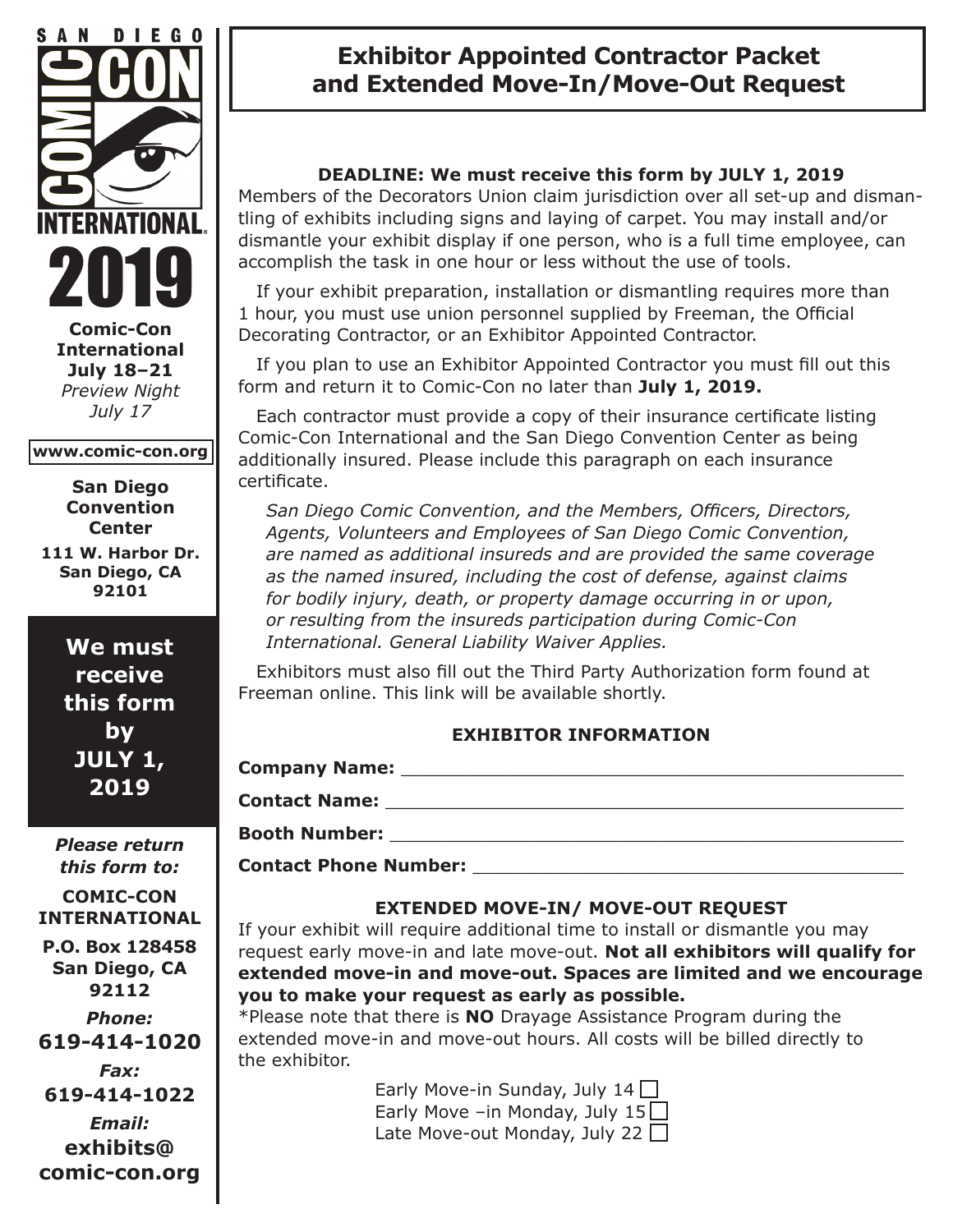| S A N<br>D I E G O                                                                                                         | <b>Exhibitor Appointed Contractor Packet</b><br>and Extended Move-In/Move-Out Request<br>(continued)                                                                                                                                                                                                                 |
|----------------------------------------------------------------------------------------------------------------------------|----------------------------------------------------------------------------------------------------------------------------------------------------------------------------------------------------------------------------------------------------------------------------------------------------------------------|
| NTERNATIONAL                                                                                                               | <b>EXHIBITOR APPOINTED CONTRACTOR INFORMATION</b>                                                                                                                                                                                                                                                                    |
| 2019<br><b>Comic-Con</b><br><b>International</b><br>July 18-21<br><b>Preview Night</b>                                     |                                                                                                                                                                                                                                                                                                                      |
| July 17                                                                                                                    | Type of Service Provided (i.e. labor, AV, design house, staffing, etc):                                                                                                                                                                                                                                              |
| www.comic-con.org<br><b>San Diego</b><br><b>Convention</b><br><b>Center</b><br>111 W. Harbor Dr.<br>San Diego, CA<br>92101 | <u> 1989 - Johann Stoff, amerikansk politiker (d. 1989)</u><br><u> 1989 - Johann Stoff, amerikansk politiker (d. 1989)</u><br>Exhibitors must provide their contractor with any necessary information<br>regarding the installation and servicing of the exhibit.                                                    |
| We must<br>receive<br>this form<br><b>by</b><br>JULY 1,                                                                    | All EACs must be licensed and carry Union credentials.<br>All EAC's must check in and get appropriate Comic-Con credentials at the<br>Exhibitor Registration desk located in the Sails Pavilion of the convention<br>center. No one will be allowed inside the exhibit hall without proper Comic-Con<br>credentials. |
| 2019                                                                                                                       | <b>EXHIBITOR APPOINTED CONTRACTOR INSURANCE</b><br><b>CARRIER INFORMATION</b>                                                                                                                                                                                                                                        |
| <b>Please return</b><br>this form to:<br><b>COMIC-CON</b><br><b>INTERNATIONAL</b>                                          |                                                                                                                                                                                                                                                                                                                      |
| P.O. Box 128458<br>San Diego, CA<br>92112                                                                                  |                                                                                                                                                                                                                                                                                                                      |
| <b>Phone:</b><br>619-414-1020                                                                                              | Insurance requirements can be found on the next page of the EAC Packet.                                                                                                                                                                                                                                              |
| Fax:<br>619-414-1022<br>Email:<br>exhibits@<br>comic-con.org                                                               | Insurance policies must list Comic-Con International and the San Diego<br>Convention Center as being additionally insured. The specific text can be found<br>on page 1 of the EAC Packet.                                                                                                                            |